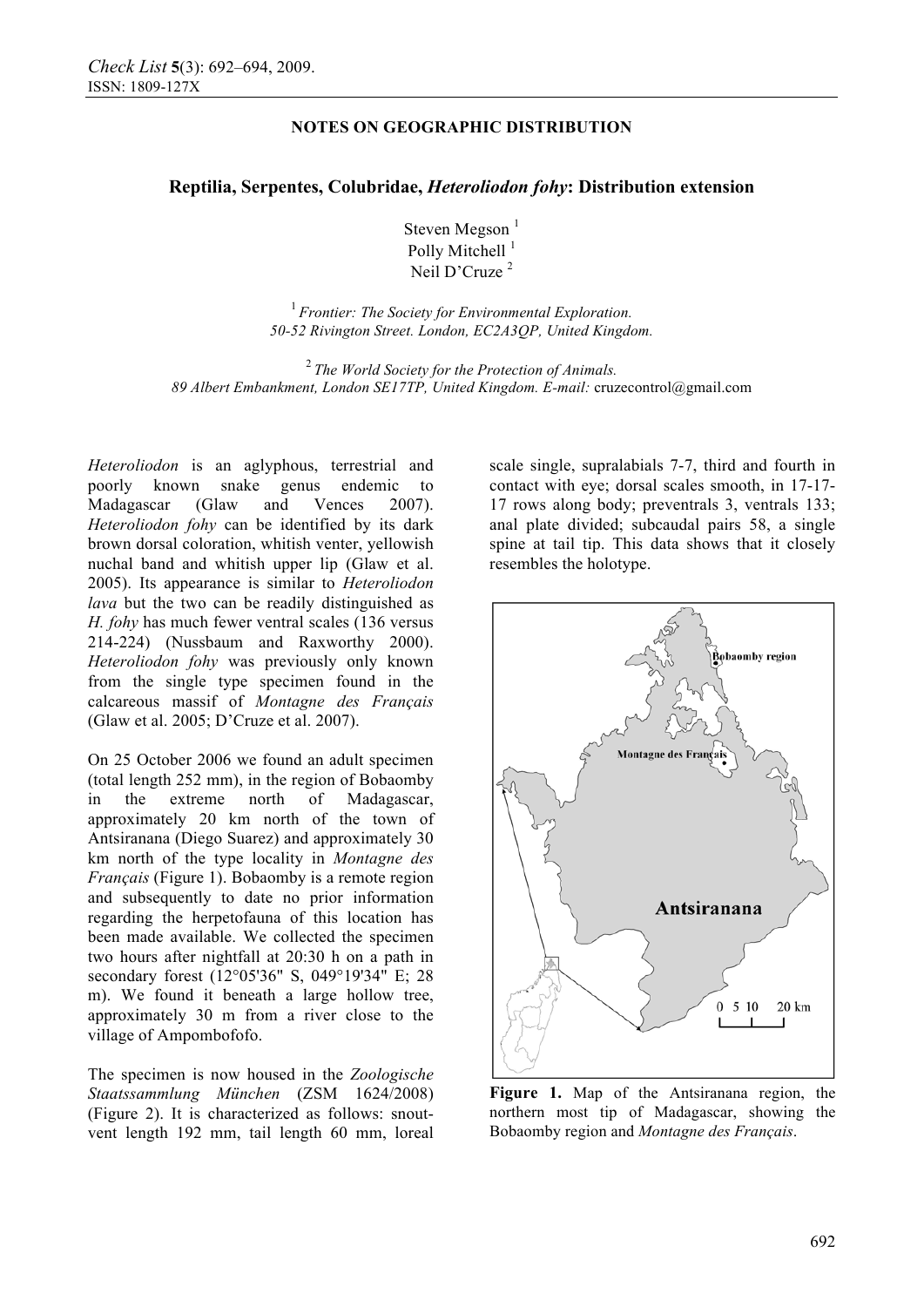## **NOTES ON GEOGRAPHIC DISTRIBUTION**

During an intensive survey of the area between October 2006 and December 2007 we recorded two additional individuals of *H. fohy*. On 11 November 2006 at 20:15 h we discovered a second adult (total length 267 mm) at the same location as the specimen described above. On the 12 April 2007 we observed another adult individual (total length 290 mm) on a path amongst trees belonging to the genus *Mangifera* at 20:50 h (12°05'44" S, 049°19'37"E; 26 m), located approximately 8 m from a river. We measured these two individuals but released them afterwards.

These records represent only the second known locality for this species and may indicate the

northern limit for its distributional range. Importantly, with regards to habitat preferences, we can also confirm that this species is not restricted to the karst limestone formations present within *Montagne des Français*. The discovery of this species in Ampombofofo may also be viewed as positive evidence towards the hypothesis that the Bobaomby region was once connected to *Montagne des Français* and may have been included in the larger bioregion that has been suggested to have covered key sites such as Analamera, Ankarana, Daraina, Orangea, *Montagne d'Ambre* and *Montagne des Français* prior to anthropogenic invasion (Ramanamanjato et al 1999; D'Cruze et al. 2006).



**Figure 2.** *Heteroliodon fohy* discovered at Ampombofofo in the Bobaomby region of north Madagascar (ZSM 1624/2008).

**————————————————** 

#### **Acknowledgements**

We thank Charles Marsh, Sally Eaton, Amanda Martin, the village of Ampombofofo and all Frontier staff and volunteers who were part of the research team from October 2006 to December 2007.